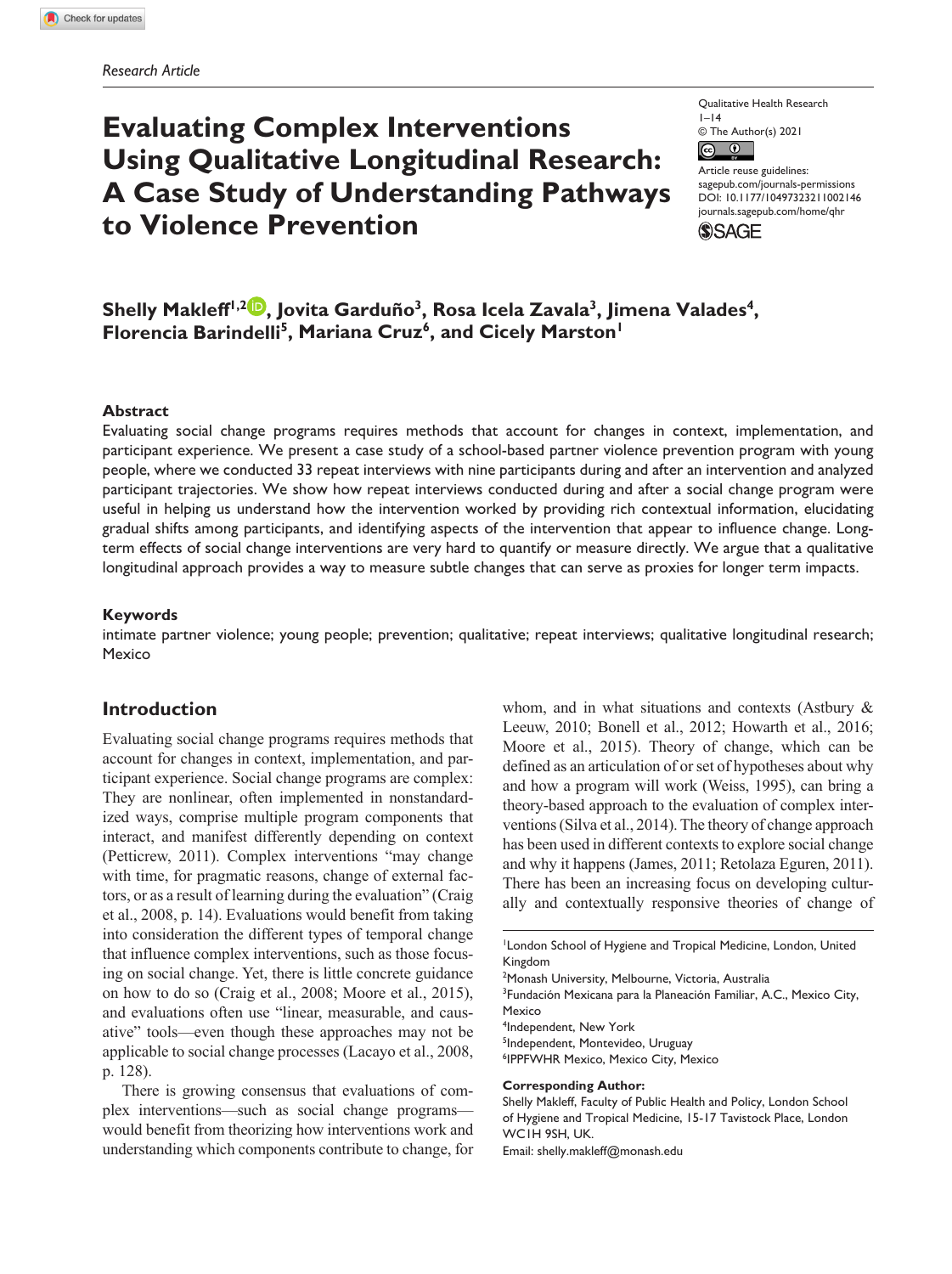social change programs, particularly for gender-based and intimate partner violence (IPV) prevention, as a way to explore the pathways to prevention (Eisenbruch, 2018; Fulu & Kerr-Wilson, 2015; Jewkes et al., 2015; Michau et al., 2015; Moosa et al., 2012).

Qualitative longitudinal methods, which entail collecting qualitative data over time to center inquiry on temporality and change (Corden & Millar, 2007), can be used to examine how and why change happens in relation to sociocultural context (Holland et al., 2006). This makes them well suited for evaluating social policies or programs in their real-life settings (Calman et al., 2013; Lewis, 2007; Thomson, 2007; Thomson & McLeod, 2015). Because social change programs such as IPV prevention interventions do not always achieve measurable community-wide transformation, evaluations should also be designed to learn about the sometimes small and incremental shifts in attitudes or behaviors that can still occur (Gibbs et al., 2019; McLean et al., 2019); qualitative longitudinal methods may help detect such shifts. In this article, we consider the use of repeat interviews—a qualitative longitudinal data collection method—as an evaluation strategy to take temporal change into consideration and examine pathways to social change. We do so using the case of a school-based evaluation of an IPV prevention program with young people in Mexico City.

Recent evaluations of IPV prevention interventions in Mozambique, Nepal, Rwanda, and South Africa have included repeat interviews as part of larger evaluations to better understand how an intervention may contribute to change or to learn about implementation processes (Burke et al., 2019; Hatcher et al., 2020; McGhee et al., 2019; Stern & Heise, 2019). These studies varied in interview frequency and timing: The study in Nepal conducted two interviews 4 months apart (McGhee et al., 2019), whereas the other three waited 1 year between interviews. The Rwanda study conducted the first interview before the intervention (Stern & Heise, 2019); the rest started interviews during the intervention (Hatcher et al., 2020; McGhee et al., 2019) or after it ended (Burke et al., 2019). None of the studies gathered qualitative data at shorter intervals during the intervention, potentially limiting their ability to detect gradual or subtle shifts that might be occurring on the nonlinear pathways to change.

Our analysis explores evaluation data gathered using repeat interviews conducted with young people in Mexico City during and after their participation in a weekly comprehensive sexuality education program, which aimed to prevent IPV and encourage nonviolent and equitable relationships. We examine three questions about using repeat interviews in evaluations of school-based interventions. First, in what ways can repeat interviews provide information about pathways to intervention impact? Second, are repeat interviews during and after an intervention feasible and acceptable to participants? Third, what are the benefits and challenges of using repeat interviews during and after an intervention as strategy for the evaluation of social change interventions?

## **Method**

## *Description of the Intervention*

The repeat interviews analyzed here come from an evaluation of a comprehensive sexuality education program conducted at one school in Mexico City in 2017 and 2018. The program had been recently redesigned by the Mexican nonprofit organization Fundación Mexicana para la Planeación Familiar, A.C. (Mexfam), to strengthen its IPV prevention content. The course was delivered by paid health educators below 30 years of age, to groups of approximately 20 secondary school students between the ages of 14 and 17. Sessions were to take place weekly in classrooms over one semester, in 10 two-hour sessions. Health educators implemented a curriculum that aimed to shift beliefs and promote critical reflection about gender, violence, and sexuality. The 20-hour curriculum did so through participatory sessions that addressed a range of sexual and reproductive health topics, including sexual diversity, sexually transmitted infections, and contraception. The final sessions of the course directly addressed healthy relationships and IPV. Gender was a cross-cutting theme throughout the curriculum, which took a gender-transformative approach, that is, aimed to shift harmful gender norms (Dworkin & Barker, 2019; Dworkin et al., 2015).

At the beginning of the project, the partner organizations jointly developed a theory of change to articulate our hypotheses about how the school-based intervention might prevent or reduce IPV. This theory of change, which drew from practice-based knowledge and academic literature, served as a theoretical framework for the study. Throughout data collection and analysis, we iteratively refined the theory of change and identified four pathways of change through which the intervention might contribute to IPV prevention: (a) communicating about relationships, sexuality, and violence; (b) taking protective and preventive actions to promote equitable and less violent relationships; (c) accessing violence-related and sexual and reproductive health services; and (d) shifting beliefs and behaviors related to gender, sexuality, and violence (Makleff, 2020). The evaluation was designed to explore these hypotheses and understand how and why the program worked in its particular context.

#### *Evaluation Design*

The evaluation was coproduced by International Planned Parenthood Federation Western Hemisphere Region, the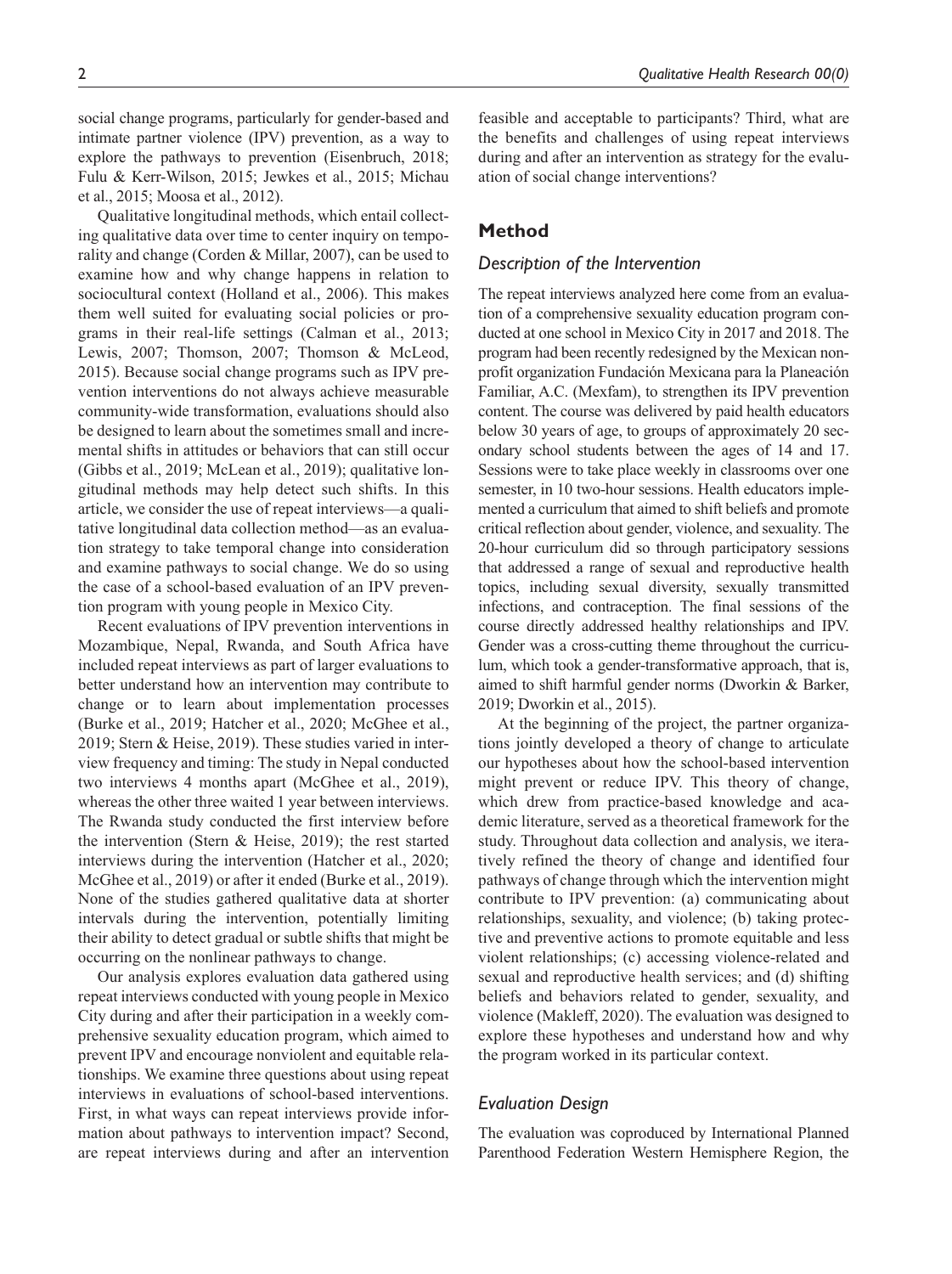London School of Hygiene and Tropical Medicine (LSHTM), and Mexfam, and employed a longitudinal quasi-experimental design. Data collection methods with students included baseline and endline surveys, focus group discussions, endline interviews, and repeat interviews. We also conducted focus group discussions with teachers and health educators, and observed the intervention classroom sessions, recording observations using field notes. More details about the course activities, study setting, research design, data collection, and evaluation findings are published elsewhere (Makleff, Billowitz, et al., 2020; Makleff, Garduño, et al., 2020). This article focuses on the data gathered using repeat interviews, and draws on complementary information gathered using other data collection methods when necessary to provide context.

## *Informed Consent*

All students in the intervention classrooms (a total of 185 participants) were required to attend the comprehensive sexuality education course as part of their ongoing school activities. Parents and guardians could not withdraw students from this course, but were given the option to exclude students from the study-related data collection, specifically questionnaires, interviews, and focus group discussions. Eligible students (14–17 years old, who participated in the intervention and had parent or guardian consent) were invited to participate in self-administered baseline and endline questionnaires, one-time in-depth interviews, repeat interviews, or focus group discussions, completing a separate assent process for each data collection method.

#### *Recruitment*

Overall, 124 intervention participants completed the baseline questionnaire, of whom 87 reported any past experience of sexual contact, romantic relationships, or IPV at baseline. We randomly selected students from these 87 participants to invite for repeat interviews. We sought 10 such participants, with equal distribution by gender, to ensure diverse experiences while maintaining a manageable quantity of data. Ten of the 15 young people we approached in the first 2 months of the study agreed to participate, with one eventually withdrawing, leaving nine repeat interview participants. Repeat interviews were one of a range of complementary data collection methods designed to build a multifaceted understanding of how the program influenced participants and their processes of change, and the number of participants was chosen to provide the benefits of longitudinal data while also taking into account issues of feasibility in generating and analyzing the large volumes of data per longitudinal participant.

## *Ethics*

This research addressed issues of violence and relationships among 14- to 17-year-olds. All research team members were trained on research ethics for working with vulnerable populations such as young people. We prioritized protection of participants and their well-being throughout the research process, following ethical guidelines for research of this nature (Devries et al., 2015; Jewkes et al., 2012). Participants received a gift card of 200 Mexican pesos (equivalent to US\$10 or a 1-month cellular phone data plan) after each interview to compensate them for their time. We also offered participants free counseling and sexual and reproductive health services at Mexfam clinics and at a school-based health fair. We obtained ethical approval in Mexico (Bioética y Ciencia para la Investigación) and the United Kingdom (LSHTM Ethics Committee).

#### *Participants*

Nine participants participated in the repeat interviews. Seven completed four interviews, one had three interviews, and one participated in two—a total of 33 interviews. The nine participants—five young women and four young men—were distributed between four different implementation groups of approximately 20 participants each. At baseline, two were 14 years old, five were 15, one was 16, and one was 17 years old. All nine reported ever having a relationship, six ever having sexual contact, three having experienced IPV, and two having experienced sexual contact against their will.

# *Data Collection*

Interviews took place every 1 to 2 months over a 6-month period, both during and after the intervention (timeline shown in Table 1). We had intended to conduct the first interviews with each participant before the start of the intervention, but this was not possible because of delays in recruitment followed by earthquake-related school closures. The first interview was conducted early in the intervention semester, before the sessions about IPV, to provide context about the participant's personal circumstances that might influence their experience in the intervention. Questions focused on social and family contexts (e.g., how do you get along with your family), relationship and sexual experiences (e.g., what do you like most/ least about your relationship), perceptions of IPV (e.g., what forms of dating violence do you know of), observations about their peers' dating experiences (e.g., do you know of dating violence at your school), and intended behaviors (e.g., what would you do if you saw a couple fighting).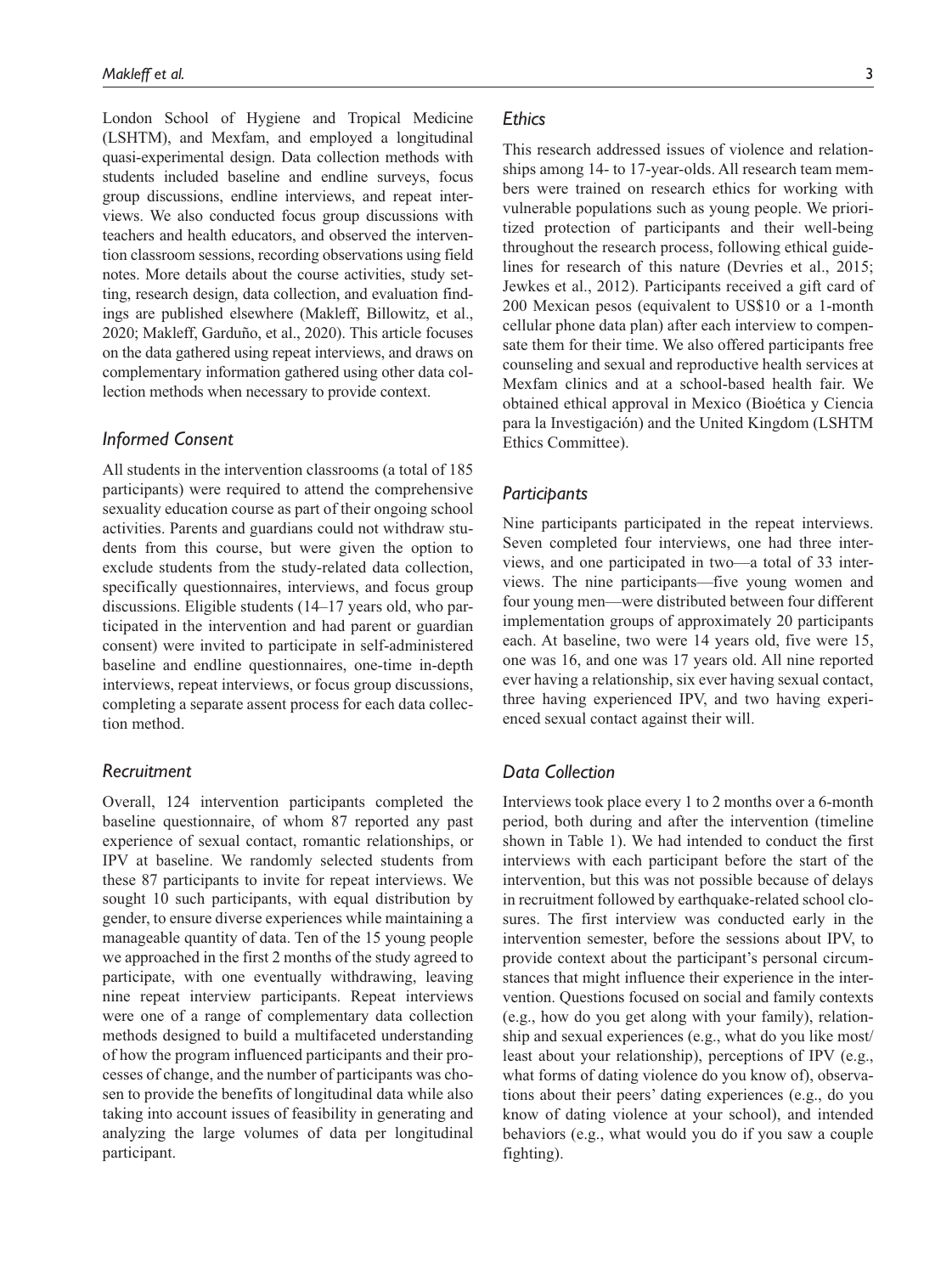| Participant               | Month I        | Month 2 | Month 3 | Month 4 | Month 5 | Month 6 | Number of interviews |
|---------------------------|----------------|---------|---------|---------|---------|---------|----------------------|
|                           |                |         |         |         |         |         |                      |
| 2                         |                |         |         |         |         |         |                      |
|                           |                |         |         |         |         |         |                      |
| 4                         |                |         |         |         |         |         |                      |
| 5                         |                |         |         |         |         |         |                      |
| 6                         |                |         |         |         |         |         |                      |
| 7                         |                |         |         |         |         |         |                      |
| 8                         |                |         |         |         |         |         |                      |
| 9                         |                |         |         |         |         |         |                      |
| Number of interviews      | $\overline{2}$ | 8       | 6       | 8       | 0       | 9       | 33                   |
| Intervention <sup>a</sup> |                |         |         |         |         |         |                      |

**Table 1.** Repeat Interview Timeline, by Participant.

a In September 2017, the school was closed for nearly 3 weeks following a significant earthquake in Central Mexico, interrupting the intervention. Shaded cells indicate months when the interviews and intervention took place.

In each subsequent interview, the interviewer asked follow-up questions about experiences with relationships and IPV that had been raised in the prior session, and asked about changes in their lives since the last interview. In addition, questions focused on communicating about sexuality and relationships (e.g., have you recently had conversations about sex), information seeking (e.g., since the course began, have you looked for information about sex or dating), recent sessions of the intervention and how they and their classmates responded to the activities (e.g., which parts do you agree with, how do you think other students received the information), the influence of the course (e.g., have you put anything you learned into practice), and the nature of discussions during the activities (e.g., what are the most interesting conversations). In the final interview, which took place approximately 2 months after the intervention ended, we added questions to explore participants' experiences with the repeat interviews, as well as questions about the impact of the intervention on their peers (e.g., has anything changed in your group during the course, such as how the students talk, interact, what they discuss) and on themselves (e.g., thinking of your own experience in the course, has anything changed in you).

The interviewer was a Mexfam staff member, and interviews took place in a private space at the school or at Mexfam's headquarters nearby. Interviews lasted between 30 minutes and 2 hours. After each interview, the interviewer wrote field notes about the experience. Interviews were audio recorded with permission and transcribed in original Spanish by professional transcriptionists and Mexfam staff members. All transcriptions were quality checked by the research team.

#### *Data Analysis*

We reviewed the interview field notes and listened to the full audio of each interview as it became available, and then developed a list of follow-up questions to incorporate into the subsequent interview. These questions focused on understanding each participant's experiences in the intervention over time, gaining clarity on narratives that were challenging to interpret, probing on any apparent inconsistencies between their responses at different times, and exploring themes we identified as salient across the body of interviews. In this respect, the data collection and analysis followed a "progressive focusing" approach, iteratively adjusting data collection and analysis processes as we became familiarized with the data and refined our focus of inquiry based on earlier findings (Schutt & Chambliss, 2013; Sinkovics & Alfoldi, 2012; Stake, 1981).

We reviewed interview transcripts and field notes to explore the ways in which repeat interviews may provide information about pathways to intervention impact. We focused this analysis on one theory of change pathway: taking protective and preventive actions to promote equitable and less violent relationships. We analyzed data from the 33 repeat interviews following the five steps of framework analysis (Ritchie & Spencer, 1994). The first step, familiarization with the data, entailed listening to interview audio and reading transcripts. Second, we developed a thematic framework to describe the data, using the outcomes and pathways from the theory of change. Third, indexing involved coding transcripts according to the categories drawn from the theoretical framework. Fourth, for charting, we used "time-ordered, sequential" matrices to summarize any change for each participant (Grossoehme & Lipstein, 2016) within the key themes identified in the theory of change, such as beliefs about relationships and violence. We first created a matrix for each participant, with one column per interview and one row per theme. We then created a consolidated matrix to summarize the change, or lack thereof, within each theme across all participants. Fifth, for the mapping and interpretation phase, we discussed these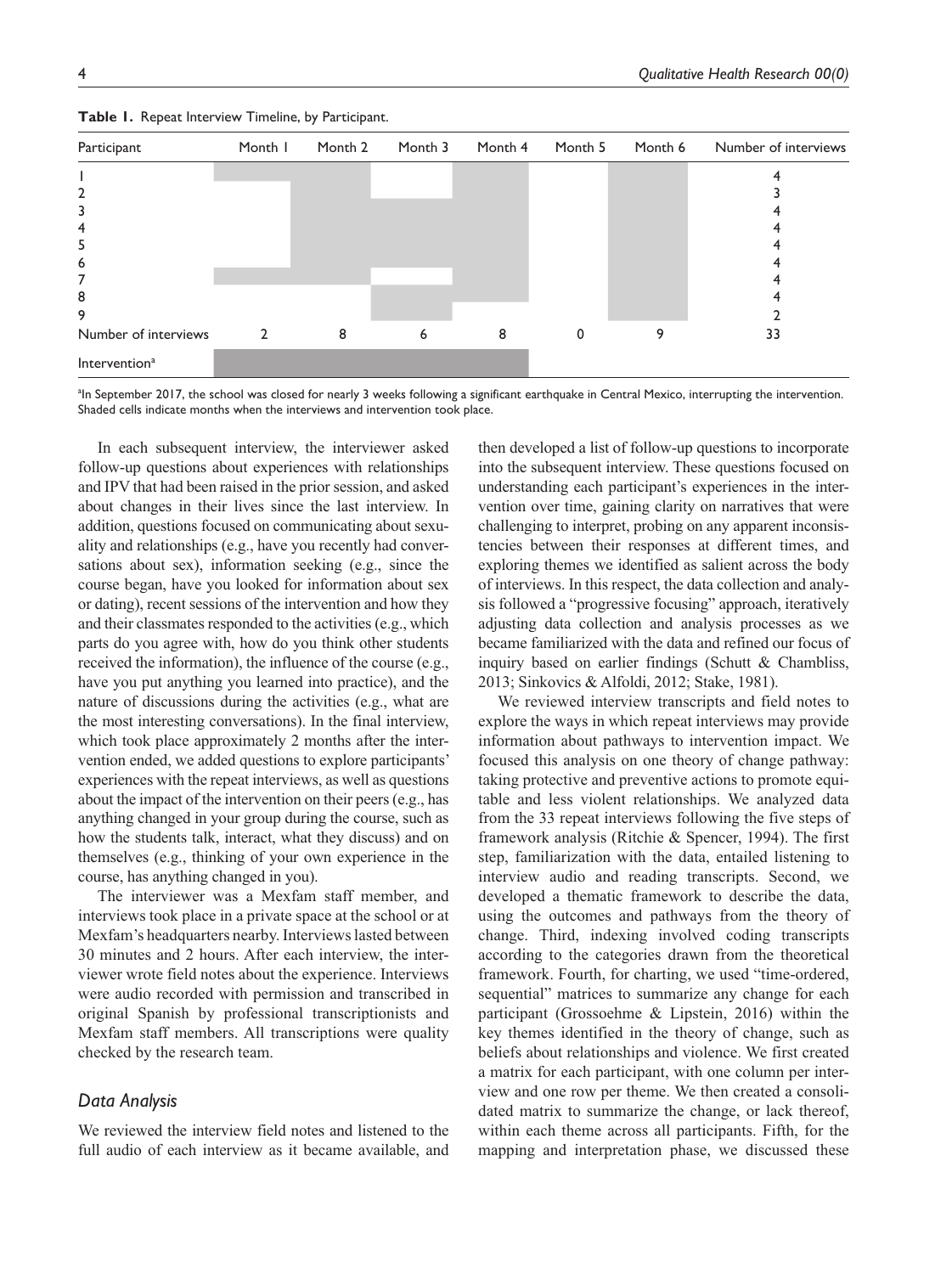matrices as a team and wrote analytic memos to reflect on patterns, similarities, or differences between cases and contextual factors that appeared to influence the changes we identified within cases and across the sample.

We used iterative memo writing to draft an exploratory case history (Thomson, 2007) for each participant, building a "thick" description (Geertz, 1973) of each participant's experiences and identifying any gradual shifts in their evolving beliefs, expectations, intentions, and experiences related to romantic relationships (subsequently referred to as "relationship trajectories"). We incorporated into each memo any complementary information from other data sources (baseline and endline questionnaires, focus groups with teachers and health educators, and field notes) to help understand and contextualize each participant's personal or relationship trajectory. To do so, we adopted a "complementarity" approach to triangulation, which

seeks to produce a fuller picture of the research questions by combining information from different methods or different observers . . . The results are not expected to be the same, but rather to make sense in relation to each other and to help create a fuller picture of the research problem by creating more complete information about a topic. (Nightingale, 2009, p. 490)

We then conducted a thematic analysis of interview excerpts from the nine participants regarding their experiences of participating in repeat interviews, and engaged in discussions with the research team to reflect on our own experience with and perceptions of the repeat interview process. We also reviewed the case histories, analytic memos, and field notes written earlier in the process with a focus on identifying the benefits and challenges of qualitative longitudinal methods as an evaluation approach for social change interventions. We incorporated these observations into analytic memos (Saldaña, 2009).

We present four case histories that represent common types of relationship trajectories we observed and illustrate the main ways in which repeat interviews elucidated different types of information. The excerpts presented here represent typical examples that applied across the full data set. Each of the case studies represents a participant who had completed four interviews. We also describe participant experiences with the repeat interviews, drawing from all nine participants. All authors worked with quotations in the original Spanish and only translated them into English for presentation here.

## **Results**

We found that repeat interviews conducted during and after a social change program helped us learn about intervention effects and explore pathways to change in three main ways: first, by providing rich contextual information that helped interpret participant narratives; second, by elucidating gradual shifts in attitudes, beliefs, and behaviors among participants; third, by identifying aspects of the intervention that appear to influence change. We present four cases to illustrate each of these three uses of a longitudinal qualitative evaluation approach (summarized in Table 2).

## *Case 1 (Young Man, 15 Years Old)*

*Context and prior situation.* In the first interview, this participant talked about his parents' negative views of IPV. For example, his father told him never to hit a woman and his mother helped a friend leave a violent relationship. He told us he was proud that his past relationships were not violent:

I've never had, like, these modern relationships you could say, where there is violence, where if they don't hit you it's because they don't love you, and things like that. So, I feel like, proud to say that all my relationships have been like that . . . um, healthy.

In this interview he already spoke about jealousy and controlling behavior as something to be avoided. For example, he said that "if you start to ask to check your partner's phone, it's because there is no trust. And so that relationship will never survive."

*Gradual shifts.* He already spoke about avoiding jealousy in the first two interviews. For example, in the second interview, he said,

I do not like being jealous because I think that trusting your partner is essential. So, I . . . if I see there is something going on that I don't like, instead of being jealous I try to talk things over.

From the third interview onward, he started referring to monitoring of cell phones or social media as not only something negative but also as violence. "It's like bullying a person, looking in their personal things. I do think this is a form of violence."

*Influence of the intervention.* He said the course had helped him realize he did not need to agree to certain demands from a partner, such as "not to accept that they want to check my phone constantly for no reason, or not to accept that they hit me, or things like that." He also said that, based on what he learned in the course, he told a friend that she should not allow her boyfriend to monitor her phone: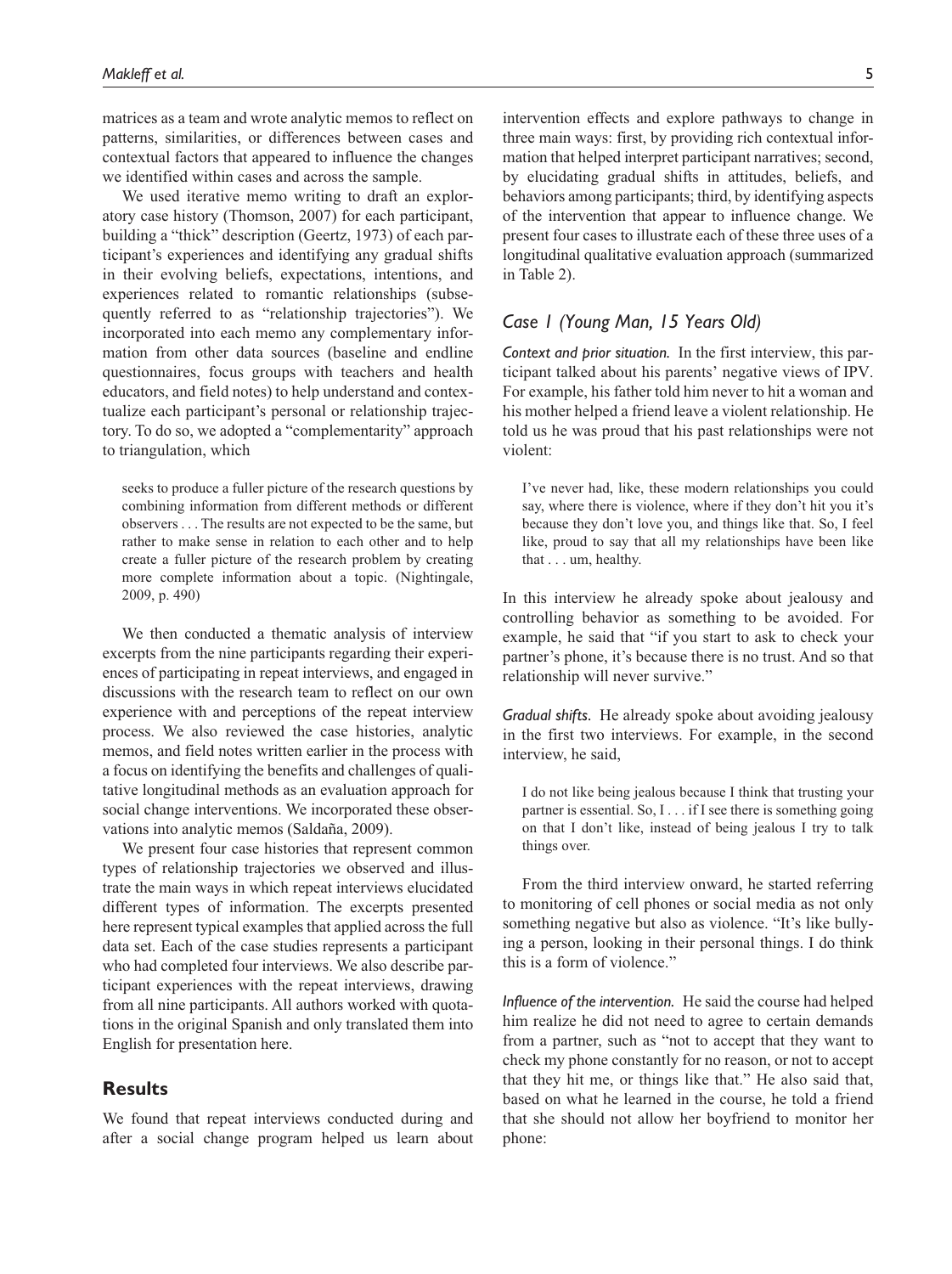| Area of Inquiry                                              | Case 1                                                                                                         | Case 2                                                                                                                             | Case 3                                                                                                                                            | Case 4                                                                                                                                       |
|--------------------------------------------------------------|----------------------------------------------------------------------------------------------------------------|------------------------------------------------------------------------------------------------------------------------------------|---------------------------------------------------------------------------------------------------------------------------------------------------|----------------------------------------------------------------------------------------------------------------------------------------------|
| Context and prior<br>situation                               | Described family views<br>about IPV that appear<br>to influence his beliefs<br>coming into the<br>intervention | Described her parents'<br>relationship and its<br>influence on what she<br>thinks of as "normal"<br>behavior in relationships      | Provided information<br>about his beliefs at<br>different points in<br>time to help explore<br>evolving and apparently<br>inconsistent narratives | Described observing IPV<br>at home and strongly<br>rejecting this form of<br>violence                                                        |
| Gradual shifts<br>in knowledge,<br>beliefs, and<br>behaviors | Shifts in his terminology<br>around and definitions<br>of IPV                                                  | Shifts in how she<br>defined IPV and what<br>she described as<br>appropriate behavior in<br>relationships                          | Shifts in how he<br>described his beliefs<br>about jealousy                                                                                       | Shifts in how she<br>described her<br>relationship and<br>communicated with her<br>partner about it                                          |
| Influence of the<br>intervention                             | Described how he put<br>what he learned in<br>course into practice                                             | Said the course helped<br>her rethink her<br>understanding of<br>acceptable behavior<br>in relationships and<br>definitions of IPV | Said the jealousy-related<br>information in the<br>course was important<br>and influenced his<br>beliefs                                          | Said the IPV activities in<br>the course helped her<br>communicate assertively<br>in the relationship and<br>construct healthier<br>dynamics |

**Table 2.** Areas of Inquiry Illuminated by Use of Repeat Interviews, by Case With Examples.

 $Note.$  IPV  $=$  intimate partner violence.

Her boyfriend wanted to check her cellphone, and well, I told her that I had just remembered the topic [in the course] and . . . he didn't have a reason to check her phone. Because he is not even her parent to be able to do that.

*Summary.* Case 1 illustrates how repeat interviews can provide contextual information about participants' lives—in this case, regarding family member beliefs that may influence the participant; help recognize gradual shifts in how participants describe their beliefs—in this case, about controlling and possessive behaviors as forms of violence; and identify messages from the intervention that seem to influence these shifts.

# *Case 2 (Young Woman, 14 Years Old)*

*Context and prior situation.* In the first interview, this participant told us that trust was an important aspect of a relationship and that she disapproved of IPV, which she said included physical and psychological violence, yelling, or being controlling. In this same interview, she mentioned that her parents had a "very normal" relationship because they did not hit each other. "Between them it is good . . . They only scream at each other, it is not that they hit each other or stuff like that." In the second interview, she told us that her father acted possessive and controlling over her mother, for example, monitoring her phone and forbidding her from doing many things—but she did not specify what she thought about this behavior.

*Gradual shifts.* She initially characterized her parent's relationship—in which they screamed at each other and her father controlled her mother's actions—as "normal." In the final interview, for the first time in our conversations, she referred to jealousy and controlling behavior as potential forms of violence—"if it gets to an obsessive point." She also talked about her own feelings of jealousy in her romantic relationships, saying she did not want to act on that jealousy by being controlling over a partner:

Well yes, I am a jealous person. But I can tell you that I am not one of those people who would tell you, "You made me jealous, and so I am not going to let you do that, and I am going to forbid you from seeing that other person."

*Influence of the intervention.* In the second interview, this participant told us that the course taught her about IPV, how it manifests, and types of "good" or "bad" behavior in relationships. She said she learned that IPV "can start with jealousy and end with murder." In the third interview, she said the course helped her learn how one should behave in relationships. She told us, "before . . . I didn't pay attention to that [acceptable behavior] . . . But now that I see what's ok and what's not . . . I'm beginning to take that more seriously."

*Summary.* Case 2 shows how repeat interviews can provide information about family context that helps interpret participant narratives—in this case, about the relationship between the participant's parents; help recognize subtle shifts in how participants describe appropriate behavior in relationships; and provide insight to the influence of an intervention—in this case, how the course seems to have encouraged the participant to rethink her understandings of IPV and shift her intentions for her own relationships.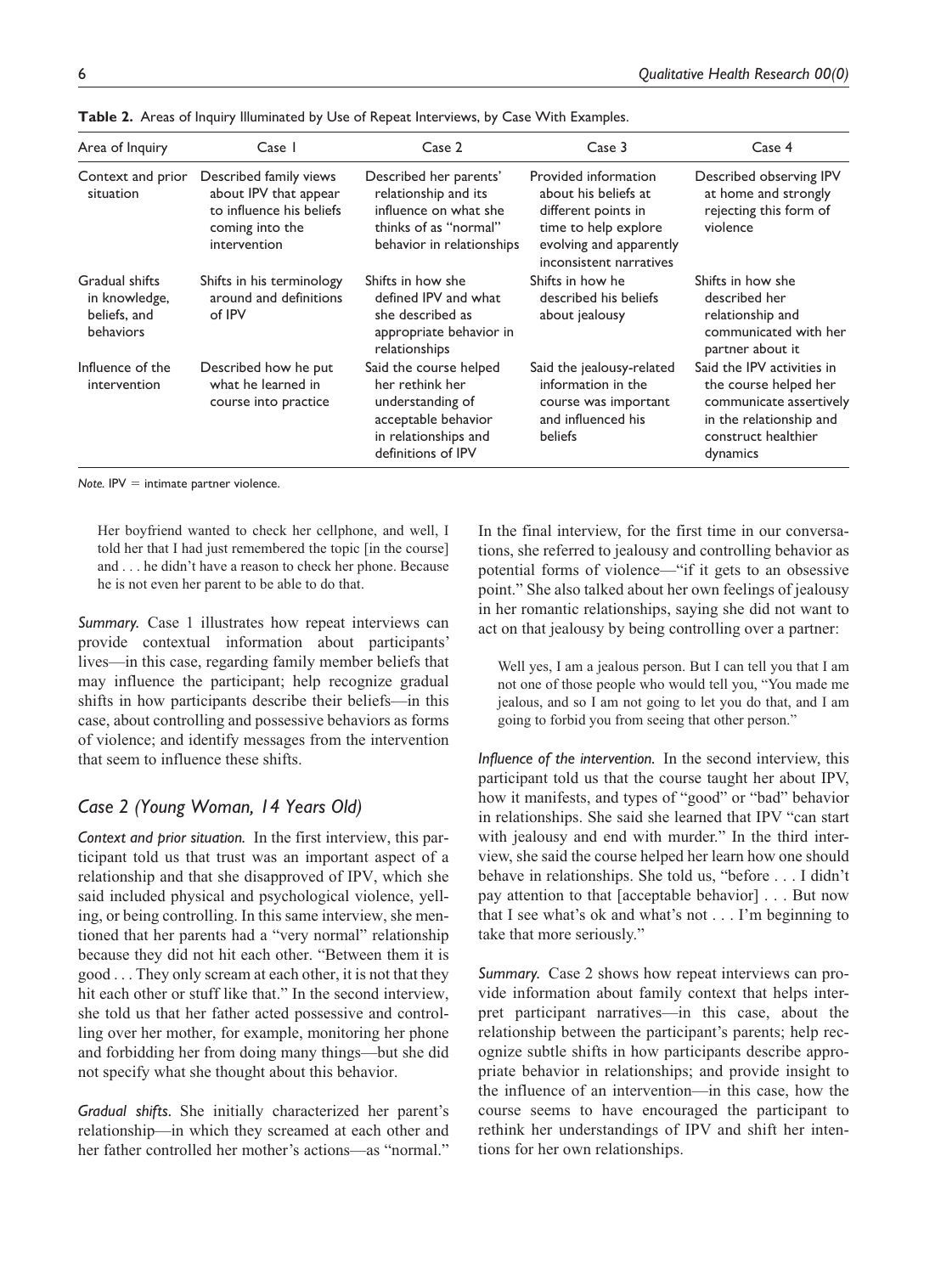## *Case 3 (Young Man, 15 Years Old)*

*Context and prior situation.* In the first interview, this participant told us that his first girlfriend had been jealous and controlling, but he had not realized it was a problem at the time. He talked about different levels of jealousy, saying "Yes, obviously, as a human, yes, yes I have felt jealousy. But it did not go further . . . Never a single blow, or breakup, or shouting, or anything. There is jealousy and there is *jealousy*." In the second interview, he spoke again about this past relationship, saying that at the time he had not known what love should be like.

*Gradual shifts.* In the third interview, he mentioned twice that he had changed his beliefs, saying that before the course, he had thought that jealousy was a form of love, but now he perceived it negatively. For example, he said,

[Before the course] I would say, if there is jealousy there is love. Or that if they are not jealous, they don't love you, and [things] like that. But I think that was my ideology—that you always need to have jealousy because it's a form of protection, to know that you love someone . . . [Now I think], well, that it is bad, because if you trust your partner, why are you going to be jealous?

In the final interview, 2 months later, he again spoke of jealousy as something negative. However, this time he told us he always had thought jealousy was bad—a divergence from his narrative in prior interviews.

- Interviewer: What did you think about jealousy before the course?
- Participant: Well, that it is bad, because you are not sure about yourself, like, you think that the person is your property and you think that someone is going to take them away. Like no, you don't know how to trust . . . in your partner.
- Interviewer: And during the course, did your perception change with regards to jealousy, or you continue to think the same way?
- Participant: No. I still think the same.

*Influence of the intervention.* In the second interview, he said the course activities helped him think differently, "because you reflect [on the types of violence] and you say, 'ah, I had this [happen to me],' or 'I did that.'" In the third interview, he told us that learning about jealousy was an important aspect of the course for him.

*Summary.* Case 3 shows how repeat interviews can add context about participants' relationship experiences and beliefs prior to the intervention; provide detailed information about participants' evolving beliefs—in this case,

about romantic jealousy; and help interpret any shifts or apparent inconsistencies in participants' narratives about the course and its influence.

## *Case 4 (Young Women, 16 Years Old)*

*Context and prior situation.* In the first interview, this participant already described having strong feelings against IPV because of the partner violence she observed between her parents and among other family members. She also talked about the harms of romantic jealousy and said she had intervened in a controlling relationship at school, saying to a classmate, "he [your boyfriend] does not have rights over you, he is not your owner or anything like that." We do not know whether this exchange took place before the course began. She also told us that what she liked least about her current relationship was "that he is very jealous." In the second interview, she told us that her boyfriend had not always been jealous, but that things started to change a few months ago, after they had sex for the first time. Since then, he had monitored her social media and phone, questioned her about her whereabouts, stopped her from talking to other men, intimidated people who spoke with her, spied on her, and told her how to dress. She said she did not like this behavior and had told him he could not control her: "If my dad doesn't forbid me from doing things, why would you?" She described the situation as "a fight that never ends" and said she had considered ending the relationship, but every time she tried, her boyfriend cried and convinced her to stay together. She said she did not want to have sex again, because she was concerned his controlling behavior would further escalate:

When that happened [having sex], . . . it wasn't suddenly, like the next day, right? But yes, I don't know, maybe a week later he was like, "I don't want you to see you like this, I don't want to see you with him" and things like that . . . That's why I'm saying, for it [sex] to happen again—well, I don't think so.

*Gradual shifts.* In the fourth and final interview, she told us her relationship had changed and that she no longer experienced harmful behaviors in her relationship. "In my personal life . . . well, I have not been exposed to those situations . . . Before, I was, but not now." She said she was fighting less with her boyfriend, and that her priority was now school rather than the relationship. She also described the relationship as something that might not last forever. She said she told her boyfriend, "just because we are dating doesn't mean we are going to be together forever" and that "we must also focus on things that really matter to us. That is, I am not saying the relationship doesn't matter, but at least for me the priority is to be in school and, to do well in school."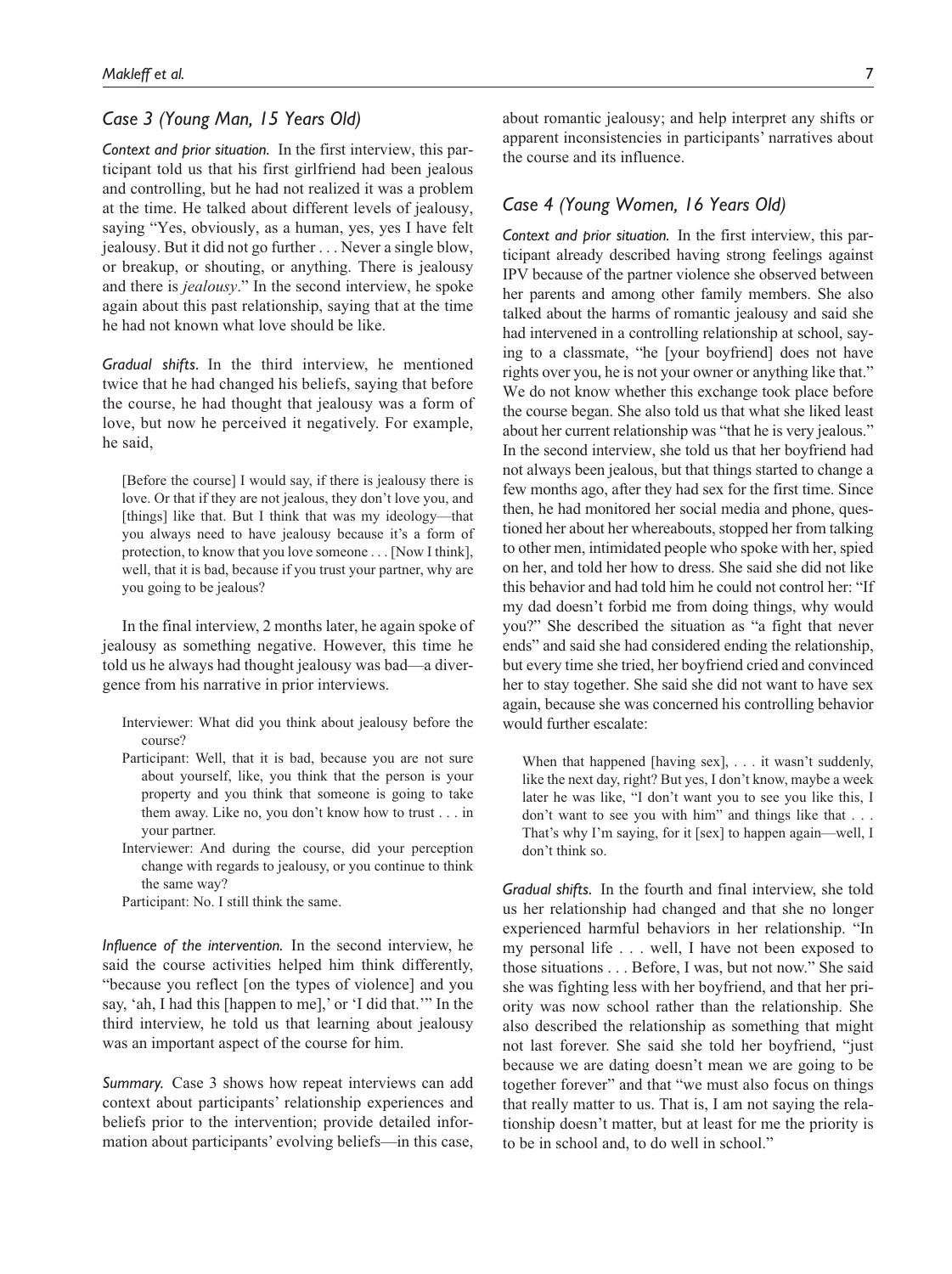This participant's teacher, when asked about any changes that she had observed in the students during the course, mentioned a young woman who had been in a controlling relationship, but had lately become more confident and involved in her schoolwork—in part because of the course. Although we cannot be certain, we believe she was referring to the participant in Case 4 based on the description and details of the situation:

She is a very committed girl, very studious . . . she has very clear goals for herself. However, she was taken by this infatuation, right? Then . . . she was very controlled by her boyfriend, very controlled. We realized that her boyfriend was violent towards her . . . But now I notice her being more confident, happier. I am talking about something subjective . . . but her appearance is that she is back to that girl from the first semester, who came [to school] with enthusiasm . . . And especially this course, I think, helped her understand many things. (Teacher)

*Influence of the intervention.* When we asked whether the course helped improve her relationship, she said it did by promoting communication, and because "[the facilitators] said that a relationship is between two people, no? That you have to have trust, that being jealous does not . . . does not benefit the relationship." The participant said she attended all the intervention sessions and paid particular attention to the IPV activities. She told us the course helped participants understand that possessive behavior is a type of IPV and that she felt more confident about what to do if she experienced it in the future. The teacher's narrative about the influence of the course provides a complementary source of information that aligns with the participant's description of the influence of the course.

*Summary.* Case 4 illustrates how repeat interviews can provide detailed contextual information about participants' relationship history; help interpret participants' narratives about their relationship trajectories; and provide information about the effects of the course—in this case, how the course promoted self-reflection and appears to have contributed to shifts in the participant's relationship.

## *Participant Experiences With Repeat Interviews*

Overall, participants reported having positive experiences with the repeat interviews in this study. At the start, not all participants were comfortable sharing their feelings and personal information. Although some shared sensitive information in the first interview—including sexual assault, suicide attempts, and family and relationship violence, others did not disclose these types of experiences until later interviews. Two young women mentioned feeling nervous or uncomfortable about the idea of sharing personal information in their first interview. As one said to the interviewer, "When you and I started to have these interviews, it was like, it was like, 'oh, how scary, and what if she tells someone else [about what we discussed]'" (Lizbeth). Both participants said they ultimately decided to share sensitive information as they felt that the interviewer was open minded and would not judge them.

Some participants said that the interviews helped reinforce the course contents and encourage further selfreflection. For example, one young woman said she liked that the interviews made her remember what was discussed in the course. Two young men noted that although all the participants in the course were given the opportunity to reflect, the repeat interviews reinforced the core topics and may have provided additional opportunities for reflection.

For some participants, the repeat interviews allowed them to discuss topics they did not talk about with anyone else, and seemed to play a therapeutic role. One participant said that interviews were a place to unburden himself, and another said the interviews "helped me like . . . to let out what I had . . . Clear my head, to . . . let off steam and then talk to someone." Some participants introduced topics that were troubling them—such as arguments with siblings, their sexual orientation, violence at home, or social conflicts—and discussed them at length over multiple interviews. For example, one participant brought up the preferential treatment her brother received at home in three of her four interviews, spending more time discussing this than the other topics from the interview guide. Similarly, one young man volunteered information about his sexuality in the first interview ("I'm going to tell you this, I'm bisexual") and brought the conversation back to his sexuality in all subsequent interviews. In both these cases, the repeat interviews appeared to provide an opportunity for participants to discuss their feelings and return to topics of relevance to their lives.

## **Discussion**

Our analysis shows the promise of repeat interviews for understanding how social change programs work in a particular time and place. Repeat interviews helped us understand why and for whom an intervention is (or is not) effective by providing information about detailed context, evolving experiences and processes of change, and the core components of the intervention that appeared particularly salient. Our findings show how a longitudinal qualitative evaluation approach using repeat interviews is useful, acceptable, and feasible as one of a broader range of complementary methods when examining complex social change programs such as IPV prevention interventions.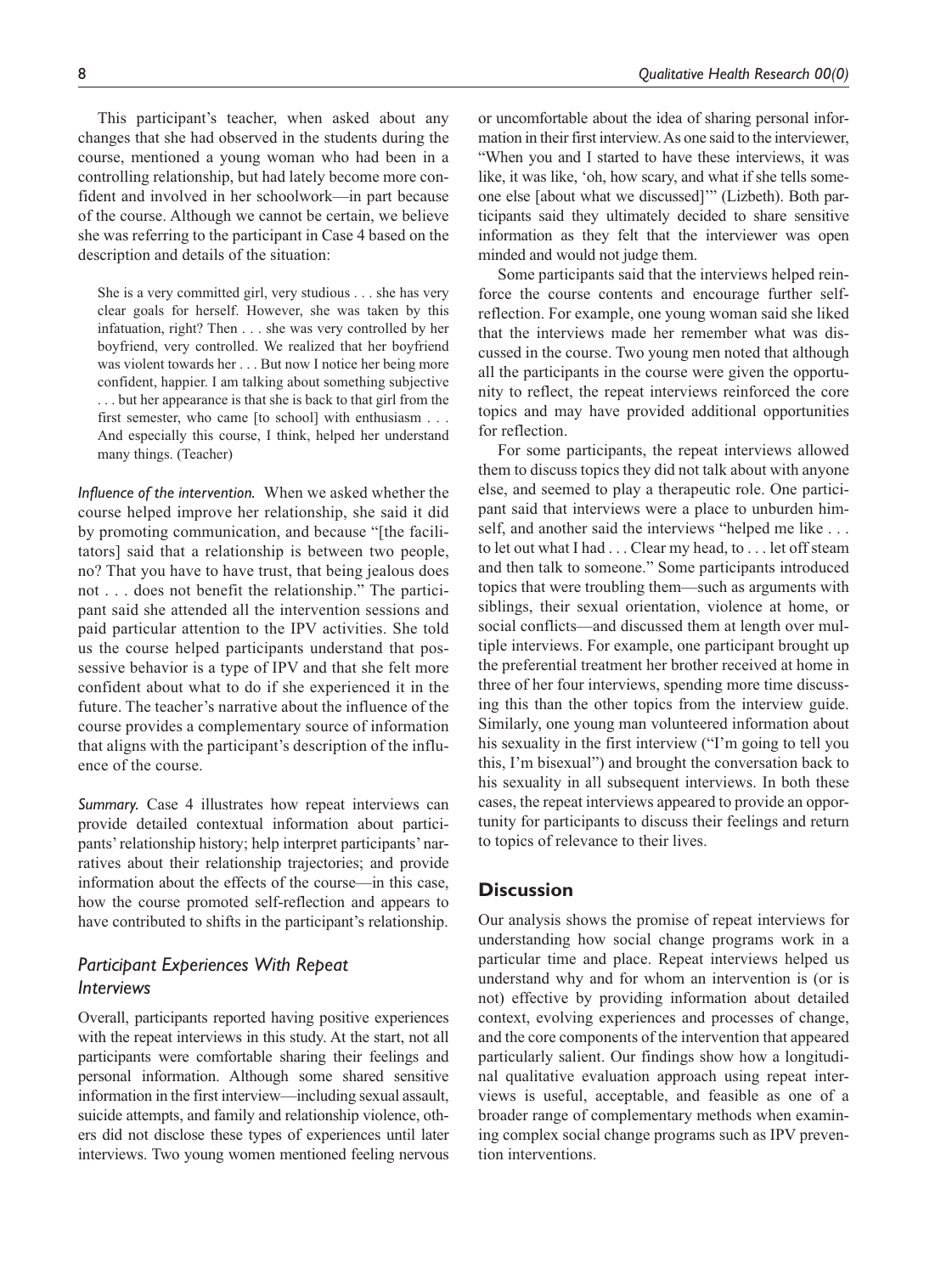Theory of change techniques and repeat interviews can be used synergistically to refine and develop program theory when evaluating social change programs. In our study, the theory of change exercise informed the design of the repeat interviews, and the data collected in these interviews ultimately contributed to a more nuanced understanding of the pathways to IPV prevention. We found that participants shifted their understandings of jealousy and possessive behavior, reconsidered their beliefs about acceptable and healthy behaviors in a relationship, and identified and managed harmful behaviors in their own relationships. Measuring such incremental attitudinal and behavioral shifts, and exploring the relationship between them, is important because, first, prevention programs sometimes lead to attitudinal or behavior shifts without attaining transformational or system-level change, and second, attitudinal change can happen without behavior change, and vice versa (Gibbs et al., 2019; Jewkes et al., 2019; McLean et al., 2019; Pierotti et al., 2018). Social change involving system-level transformations, such as shifting unequal power relations between men and women or reducing community-wide levels of IPV, may require long time frames and can be more challenging to influence—and to measure—than individual-level change. Evaluations of social change interventions often prioritize measuring "final" outcomes, such as experiences of IPV—even if these outcomes may be difficult or impossible to detect within the usually short time frames available for evaluation. Because of this, in some circumstances it may be expedient to identify gradual or subtle processes of change, rather than investing in measurement of transformations that may not emerge within research time frames. This is particularly relevant for prevention interventions. Instead of waiting to see whether the behavior we seek to prevent appears over time, a longitudinal qualitative approach can provide evidence for the emergence of protective factors that come into play along the pathways to prevention.

We found that a qualitative longitudinal evaluation approach in social change interventions helped illuminate the process of critical reflection, which plays an important role in IPV prevention programming (Jewkes et al., 2019). Our results show that participants engaged in selfreflection about their past and present relationships in light of the information shared in the course, and appeared to critically examine the concepts of jealousy and controlling behavior and whether those were forms of violence. As seen in Cases 3 and 4, critical self-reflection seemed to influence participants' relationship-related narratives, stated intentions, and to some extent beliefs.

Although critical reflection often began in the classroom—such as in response to course activities—our findings suggest it then continued during the interviews, which to some degree became an extension of the intervention. Because of this, our repeat interviews may have encouraged reflection about intervention messages beyond what would have happened through course participation alone. It is therefore possible that the repeat interview process contributed to quicker or larger shifts among our interviewees than among other participants. Other researchers have pointed out that research processes, particularly longitudinal ones, can stimulate reflection (Oakley, 2016a), be transformative for participants (Smit et al., 2021), or improve recall (Oakley, 2016b). Repeat interviews may improve our ability to detect and learn about the nature of participant experiences in an intervention due to a potentially accelerated response. In reinforcing the critical reflection component, however, they may create a false impression of what the intervention has achieved and what similar interventions might achieve without the accompanying interviews.

Repeat interviews conducted at shorter intervals may be particularly useful for data collection with young people and adolescents, who are at an age marked by rapid cognitive, physical, and psychological changes reflecting transitions to adulthood (Blum et al., 2017; Kågesten et al., 2016; Mmari et al., 2017; Joint United Nations Programme on HIV/AIDS, 2004). At this age, experiences and beliefs related to gender, sexuality, and relationships evolve quickly (Blum et al., 2017; Price et al., 2016). Many of our participants had multiple relationships during the data collection period or were experimenting sexually or questioning their sexuality (Makleff, Garduño, et al., 2020). Qualitative longitudinal methods, such as repeat interviews conducted at shorter intervals, can help capture short-duration relationships and rapid development in relationship experiences, beliefs, and identities.

Repeat interviews can provide space for developing trust and rapport between the interviewer and interviewee, which are essential for research when behaviors of interest are sensitive, stigmatized, or illegal (Calman et al., 2013; Findholt & Robrecht, 2013). Longitudinal data collection can also improve disclosure of sensitive information, as participants may become more comfortable discussing such topics in later interviews (Stern & Heise, 2019). Repeat interviews conducted frequently may be particularly useful for studies examining complex phenomena and experiences that change over time in subtle and nonlinear ways—for instance, sexuality, relationships, and violence. The interval between repeat interviews can be tailored to the lapse of time between intervention sessions, with more frequent intervention activities potentially benefiting from more frequent data collection. For example, in the context of weekly school-based intervention sessions, we found that collecting data every 1 to 2 months served to elucidate both immediate responses to recent intervention activities and the short- to medium-term effects of the IPV prevention program. It is critical to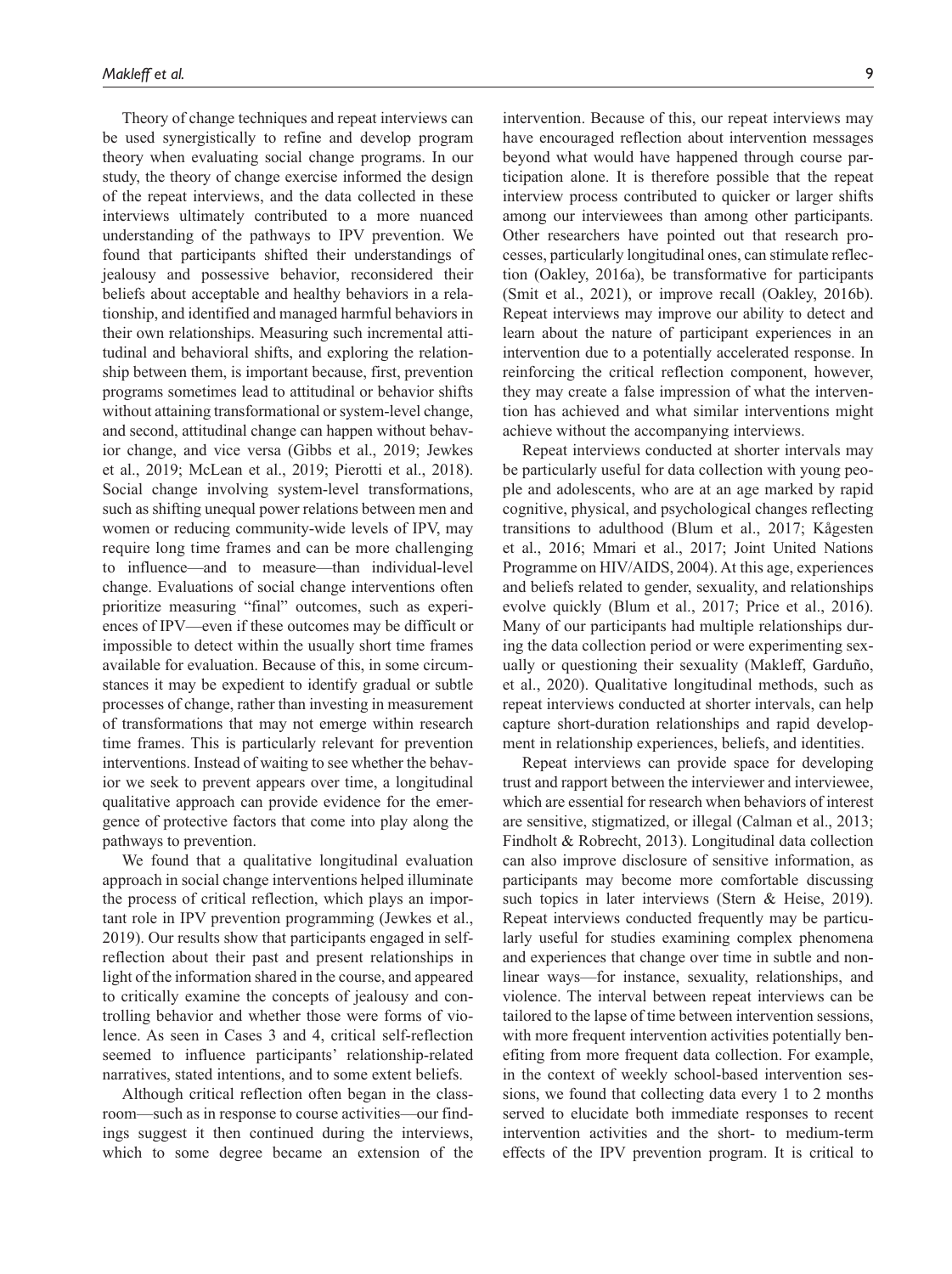consider the outcomes being examined and frequency of intervention sessions when assessing appropriate use of a qualitative longitudinal approach in evaluation.

Qualitative longitudinal interviews can generate highly contextualized data by creating multiple opportunities for participants to share information about their lives that they find to be important. Topics raised by our interviewees were not always directly relevant to our central research questions, but they provided insight into participants' lived experiences and their family and social contexts, and helped us understand how these may have influenced their intervention experiences. When participants repeatedly returned to certain topics over time, this provided insight to the pressing issues in their lives. The interviews may have also played a therapeutic role for some participants, a phenomenon noted in other longitudinal qualitative research (Peel et al., 2006). Providing space for participants to lead the conversations to what they care about may help mitigate power imbalances between the interviewer and the interviewee (Collins, 1998; Oakley, 2016a; Vincent, 2013).

Analyzing case histories from repeat interview data (Henderson et al., 2012; Thomson, 2007) allowed us to link participants' individual circumstances and context with their experiences in, and responses to, the intervention. This helped explain variability in how different participants experienced the intervention (Makleff, Billowitz, et al., 2020). For example, in Cases 1, 2, and 4, participants reflected on their family situation in relation to the course contents or described discussing the intervention with family members—suggesting that violence-related beliefs and experiences at home and intervention experiences have mutual influence.

Repeat interviews during and after the intervention allowed us to track shifts in how participants talked about key course topics as they went through intervention. However, these changes sometimes made interpretation more challenging. For example, the participants in Cases 1 and 2 began to refer to excessive jealousy or possessive behaviors as forms of violence in the final two interviews—these took place at the end of the intervention and 2 months later. This may suggest a shift in their beliefs about IPV that was compatible with the aims of the intervention. However, as the intervention progressed and these messages were presented and revisited, participants may have wanted to present themselves to the interviewer in ways they believed were consistent with the course messages and, therefore, more desirable. In other words, it is important to be critical in interpreting the data, given that genuine shifts in beliefs or behaviors (what the intervention hopes to achieve) may look, at the interview, very similar to changes in how the less naïve participant wishes to present themselves in the interview—which may or may not be accompanied by deeper changes in

attitude. In this study, we used a "complementary" approach to triangulation (Nightingale, 2009) when interpretation of the findings was challenging, drawing on different data collection sources and time points to help understand and contextualize the repeat interview data– for example, when narratives may have been influenced by social desirability bias.

As our findings demonstrate, inconsistencies in narratives often arise in repeat interviews, bringing challenges in interpretation. For example, the participant in Case 3 said the course helped him realize that jealousy in a relationship was "bad," but 2 months later said he had always thought that jealousy was bad, even before the intervention. It is difficult to interpret this apparent inconsistency. Perhaps with the passing of time, the participant assumed he had always thought of jealousy in negative terms, or maybe—because excessive romantic jealousy was in conflict with the lessons of the intervention, he did not want to acknowledge that he had ever thought otherwise (or both). This raises questions of how to reconcile divergent or inconsistent narratives that may well emerge over time during longitudinal data collection. Other qualitative longitudinal studies have similarly described challenges interpreting data when participants change their narratives about a particular topic (Calman et al., 2013), reinterpret prior interactions or occurrences (Lewis, 2007), or appear unaware that their perspectives may have shifted (Grossoehme & Lipstein, 2016). Oakley suggests that such "discrepancies" between time points relate to participants having time to reflect on and process their experiences (Oakley, 2016b). Although inconsistent narratives may be common in qualitative longitudinal research, repeat interviews may provide some advantages when it comes to interpreting these, by allowing for tailored follow-up to aid in interpretation of data (Burke et al., 2019; Coventry et al., 2019; Vincent, 2013). Our strategy of reviewing transcripts and audio recordings between interviews and suggesting follow-up questions and prompts for the next interview helped us clarify narratives and explore emerging themes. Every additional interview provided scope to follow-up on emerging themes and explore apparent contradictions, which were sometimes not obvious during the interview itself.

This study has limitations. First, we were unable to begin the repeat interview process before the intervention began because of delays related to flooding and earthquakes. Because of this, we missed the opportunity to conduct "baseline" interviews prior to the interventions starting. However, the first interviews preceded the sessions about IPV—the focus of the evaluation—which took place toward the end of the intervention. In addition, we designed the interview guides to generate narratives that would allow us to explore shifts that might have been influenced by the intervention. Second,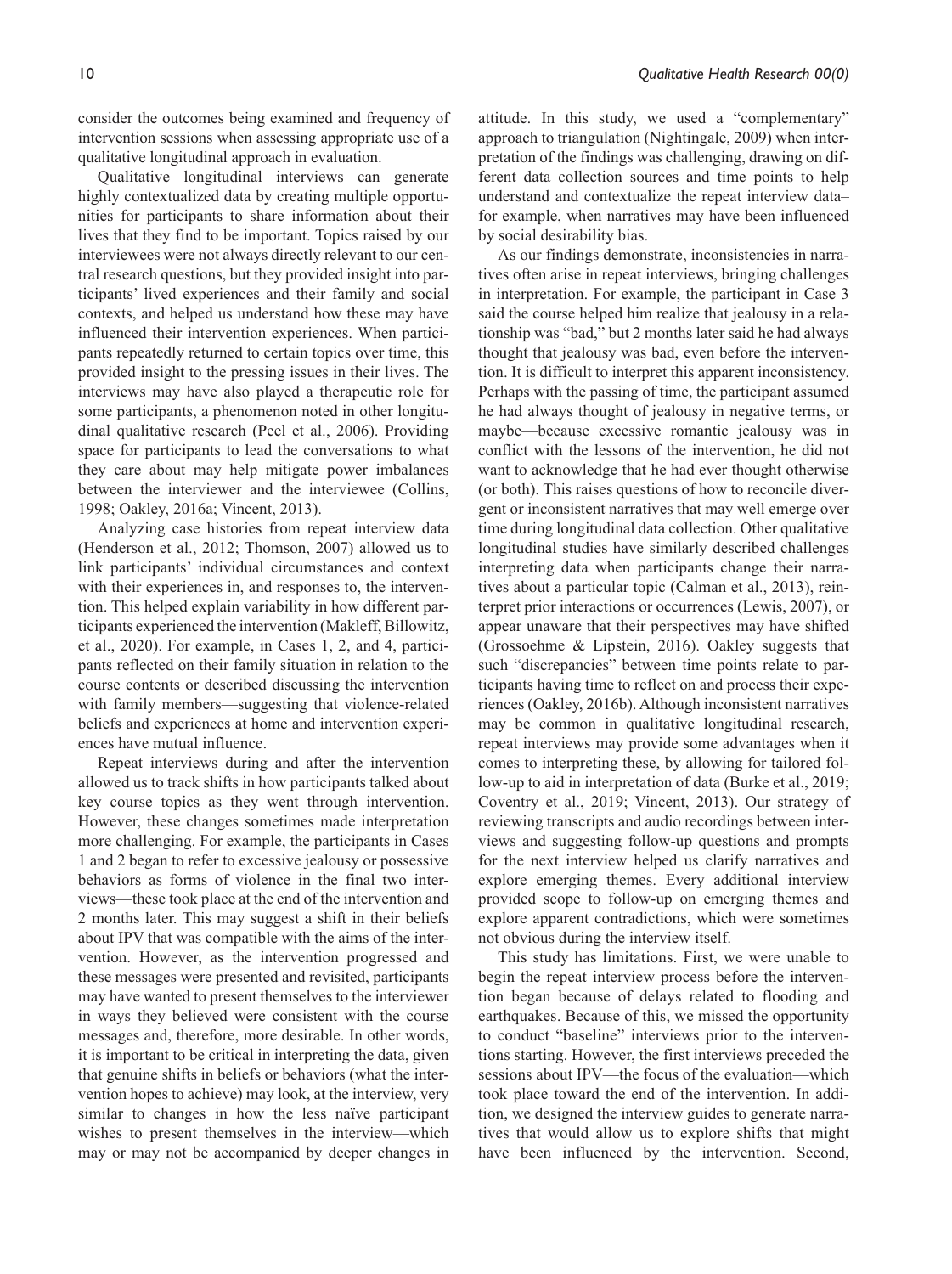participants may have chosen to overstate their positive responses to the intervention because the interviewer worked for the organization implementing the program. Third, this analysis examined individual changes but did not explore broader shifts in social norms (e.g., changes in families or in the wider context). Fourth, our findings highlight suggestive pathways to IPV prevention, but we cannot know whether these changes will ultimately prevent or reduce IPV, or whether any changes would be sustained over time. Fifth, the repeat interview participants may differ from others in the study in terms of their willingness to share sensitive information from early on in the research process. Finally, although we included a substantial number of interviews in this analysis, the number of participants is somewhat small. The added benefits of increasing the number of participants, however, might not offset the attendant costs in terms of the labor and resources required for logistics, transcription, and analysis. We gave careful consideration to the frequency of interviews and number of participants to keep a manageable amount of data while also gathering data at intervals suitable to learn about gradual shifts over time during the intervention. In addition, the repeat interviews were not intended to stand alone—they were complemented by a range of data collection methods and sources to jointly build our understanding of the intervention.

# **Conclusion**

Social change programs, such as IPV prevention interventions, aim to influence attitudes, beliefs, and social norms—which can be challenging to quantify. We found that using repeat interviews as an evaluation strategy provided contextualized information about how a school-based IPV prevention program influenced participants in a particular setting. The longitudinal qualitative information we gathered helped us learn about the nonlinear and gradual pathways to IPV prevention, which can be difficult to identify with less frequent data collection. We found that repeat interviews provided meaningful empirical evidence of how the intervention influenced participants' relationships trajectories and pathways to IPV prevention, which can be measured in the short to medium term. We conclude that a qualitative longitudinal approach, such as repeat interviews, provides a way to measure subtle changes that can serve as proxies for longer term impacts where change occurs gradually or over long periods, or if measurement is very difficult. This method can be used alongside other complementary evaluation approaches that are designed to engage a larger number of participants to build a more complete picture of intervention mechanisms and effects over time.

#### **Acknowledgements**

We acknowledge Marissa Billlowitz for contributing to the conceptualization of the study, Susana Medina for project management, and Mark Petticrew for comments on prior drafts. We thank the secondary school in Tlalpan for allowing us to carry out this project on their campus, and all of the students, teachers and Gente Joven health educators who agreed to participate in the study.

#### **Declaration of Conflicting Interests**

The authors declared no potential conflicts of interest with respect to the research, authorship, and/or publication of this article.

#### **Funding**

This analysis was funded by the Sexual Violence Research Initiative/World Bank Group Development Marketplace Award 2019 (#SVRI13189). Data collection and study implementation were funded by Mr. Stanley Eisenberg. Prior data analysis was supported by the ALIGN Research Fund. The funders had no influence on any aspect of the research process.

## **ORCID iD**

Shelly Makleff **b** <https://orcid.org/0000-0002-0379-8113>

#### **References**

- Astbury, B., & Leeuw, F. L. (2010). Unpacking black boxes: Mechanisms and theory building in evaluation. *American Journal of Evaluation*, *31*(3), 363–381. [https://doi.](https://doi.org/10.1177/1098214010371972) [org/10.1177/1098214010371972](https://doi.org/10.1177/1098214010371972)
- Blum, R. W., Mmari, K., & Moreau, C. (2017). It begins at 10: How gender expectations shape early adolescence around the world. *Journal of Adolescent Health*, *61*(4), S3–S4. <https://doi.org/10.1016/j.jadohealth.2017.07.009>
- Bonell, C., Fletcher, A., Morton, M., Lorenc, T., & Moore, L. (2012). Realist randomised controlled trials: A new approach to evaluating complex public health interventions. *Social Science & Medicine*, *75*, 2299–2306. [https://](https://doi.org/10.1016/j.socscimed.2012.08.032) [doi.org/10.1016/j.socscimed.2012.08.032](https://doi.org/10.1016/j.socscimed.2012.08.032)
- Burke, H. M. C., Packer, C., González-Calvo, L., Ridgeway, K., Lenzi, R., Green, A. F., & Moon, T. D. (2019). A longitudinal qualitative evaluation of an economic and social empowerment intervention to reduce girls' vulnerability to HIV in rural Mozambique. *Evaluation and Program Planning*, *77*, Article 101682. [https://doi.org/10.1016/j.](https://doi.org/10.1016/j.evalprogplan.2019.101682) [evalprogplan.2019.101682](https://doi.org/10.1016/j.evalprogplan.2019.101682)
- Calman, L., Brunton, L., & Molassiotis, A. (2013). Developing longitudinal qualitative designs: Lessons learned and recommendations for health services research. *BMC Medical Research Methodology*, *13*, Article 14. [https://doi.](https://doi.org/10.1186/1471-2288-13-14) [org/10.1186/1471-2288-13-14](https://doi.org/10.1186/1471-2288-13-14)
- Collins, P. (1998). Negotiating selves: Reflections on "unstructured" interviewing. *Sociological Research Online*, *3*(3), 70–83.<https://doi.org/https://doi.org/10.5153/sro.143>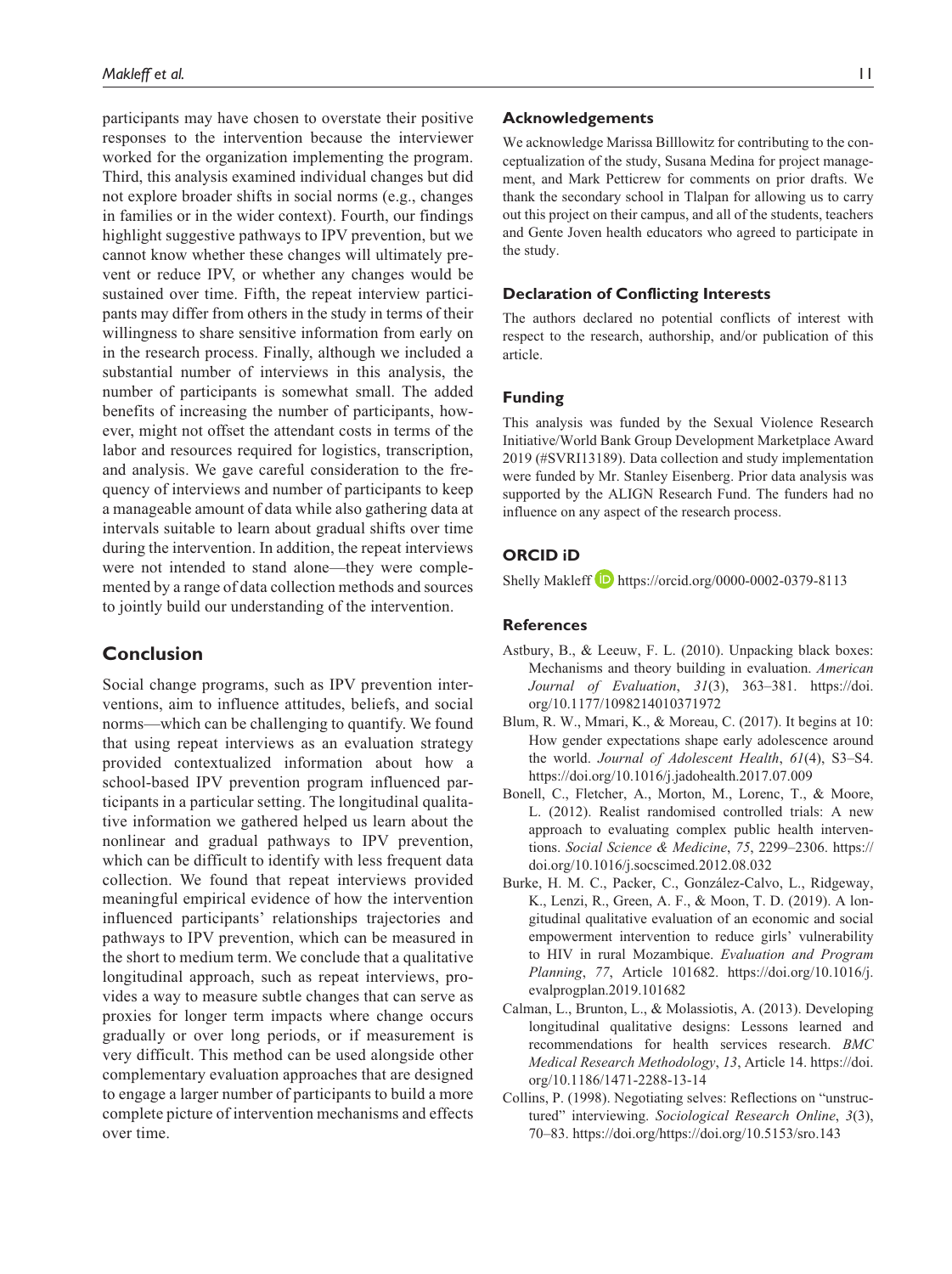- Corden, A., & Millar, J. (2007). Time and change: A review of the qualitative longitudinal research literature for social policy. *Social Policy and Society*, *6*(4), 583–592. [https://](https://doi.org/10.1017/s1474746407003910) [doi.org/10.1017/s1474746407003910](https://doi.org/10.1017/s1474746407003910)
- Coventry, P. A., Blakemore, A., Baker, E., Sidhu, M., Fitzmaurice, D., & Jolly, K. (2019). The push and pull of self-managing mild COPD: An evaluation of participant experiences of a nurse-led telephone health coaching intervention. *Qualitative Health Research*, *29*(5), 658–671. <https://doi.org/10.1177/1049732318809679>
- Craig, P., Dieppe, P., Macintyre, S., Michie, S., Nazareth, I., & Petticrew, M. (2008). *Developing and evaluating complex interventions: New guidance*. [www.mrc.ac.uk/complexin](www.mrc.ac.uk/complexinterventionsguidance)[terventionsguidance](www.mrc.ac.uk/complexinterventionsguidance)
- Devries, K. M., Child, J. C., Elbourne, D., Naker, D., & Heise, L. (2015). "I never expected that it would happen, coming to ask me such questions": Ethical aspects of asking children about violence in resource poor settings. *Trials*, *16*, Article 516.<https://doi.org/10.1186/s13063-015-1004-7>
- Dworkin, S. L., & Barker, G. (2019). Gender-transformative approaches to engaging men in reducing gender-based violence: A response to Brush & Miller's "trouble in paradigm." *Violence Against Women*, *25*(14), 1657–1671. <https://doi.org/10.1177/1077801219872555>
- Dworkin, S. L., Fleming, P. J., & Colvin, C. J. (2015). The promises and limitations of gender-transformative health programming with men: Critical reflections from the field. *Culture, Health & Sexuality*, *17*(Suppl. 2), S128–S143. <https://doi.org/10.1080/13691058.2015.1035751>
- Eisenbruch, M. (2018). Violence against women in Cambodia: Towards a culturally responsive theory of change. *Culture, Medicine and Psychiatry*, *42*(2), 350–370. [https://doi.](https://doi.org/10.1007/s11013-017-9564-5) [org/10.1007/s11013-017-9564-5](https://doi.org/10.1007/s11013-017-9564-5)
- Findholt, N., & Robrecht, L. C. (2013). Legal and ethical considerations in research with sexually active adolescents: The requirement to report statutory rape. *Perspectives on Sexual and Reproductive Health*, *34*(5), 259–264. [https://](https://doi.org/10.2307/3097825) [doi.org/10.2307/3097825](https://doi.org/10.2307/3097825)
- Fulu, E., & Kerr-Wilson, A. (2015, September). *What works to prevent violence against women and girls? Evidence review of interventions to prevent violence against women and girls*. [https://www.whatworks.co.za/resources/evidence-reviews/](https://www.whatworks.co.za/resources/evidence-reviews/item/70-global-evidence-reviews-paper-2-interventions-to-prevent-violence-against-women-and-girls) [item/70-global-evidence-reviews-paper-2-interventions-to](https://www.whatworks.co.za/resources/evidence-reviews/item/70-global-evidence-reviews-paper-2-interventions-to-prevent-violence-against-women-and-girls)[prevent-violence-against-women-and-girls](https://www.whatworks.co.za/resources/evidence-reviews/item/70-global-evidence-reviews-paper-2-interventions-to-prevent-violence-against-women-and-girls)
- Geertz, C. (1973). Thick description: Toward an interpretive theory of culture. In *Interpretation of cultures* (pp. 3–30). Basic Books. [https://books.google.com.au/books/about/](https://books.google.com.au/books/about/Interpretation_Of_Cultures.html?id=PfITAAAAYAAJ&redir_esc=y) [Interpretation\\_Of\\_Cultures.html?id=PfITAAAAYAAJ](https://books.google.com.au/books/about/Interpretation_Of_Cultures.html?id=PfITAAAAYAAJ&redir_esc=y) [&redir\\_esc=y](https://books.google.com.au/books/about/Interpretation_Of_Cultures.html?id=PfITAAAAYAAJ&redir_esc=y)
- Gibbs, A., Myrttinen, H., Washington, L., Sikweyiya, Y., & Jewkes, R. (2019). Constructing, reproducing and challenging masculinities in a participatory intervention in urban informal settlements in South Africa. *Culture, Health and Sexuality*, *22*(5), 535–550. [https://doi.org/10.1080/136910](https://doi.org/10.1080/13691058.2019.1614671) [58.2019.1614671](https://doi.org/10.1080/13691058.2019.1614671)
- Grossoehme, D., & Lipstein, E. (2016). Analyzing longitudinal qualitative data: The application of trajectory and recurrent cross-sectional approaches. *BMC Research Notes*, *9*(1), 1–5.<https://doi.org/10.1186/s13104-016-1954-1>
- Hatcher, A. M., McBride, R. S., Rebombo, D., Munshi, S., Khumalo, M., & Christofides, N. (2020). Process evaluation of a community mobilization intervention for preventing men's partner violence use in peri-urban South Africa. *Evaluation and Program Planning*, *78*, Article 101727. <https://doi.org/10.1016/j.evalprogplan.2019.101727>
- Henderson, S., Holland, J., McGrellis, S., Sharpe, S., & Thomson, R. (2012). Storying qualitative longitudinal research: Sequence, voice and motif. *Qualitative Research*, *12*(1), 16–34.<https://doi.org/10.1177/1468794111426232>
- Holland, J., Thomson, R., & Henderson, S. (2006, December). *Qualitative longitudinal research: A discussion paper*. [https://www.lsbu.ac.uk/\\_\\_data/assets/pdf\\_file/0019/9370/](https://www.lsbu.ac.uk/__data/assets/pdf_file/0019/9370/qualitative-longitudinal-research-families-working-paper.pdf) [qualitative-longitudinal-research-families-working-paper.pdf](https://www.lsbu.ac.uk/__data/assets/pdf_file/0019/9370/qualitative-longitudinal-research-families-working-paper.pdf)
- Howarth, E., Devers, K., Moore, G., O'Cathain, A., & Dixon-Woods, M. (2016). Contextual issues and qualitative research. *Health Services and Delivery Research*, *4*(16), 105–120.<https://doi.org/10.3310/HSDR04160-105>
- James, C. (2011, September). *Theory of change review: A report commissioned by Comic Relief*.
- Jewkes, R., Dartnall, E., & Sikweyiya, Y. (2012). *Ethical and safety recommendations for research on the perpetration of sexual violence*. <http://www.svri.org/EthicalRecommendations.pdf>
- Jewkes, R., Flood, M., & Lang, J. (2015). From work with men and boys to changes of social norms and reduction of inequities in gender relations: A conceptual shift in prevention of violence against women and girls. *The Lancet*, *385*(9977), 1580–1589. [https://doi.org/10.1016/S0140-](https://doi.org/10.1016/S0140-6736(14)61683-4) [6736\(14\)61683-4](https://doi.org/10.1016/S0140-6736(14)61683-4)
- Jewkes, R., Stern, E., & Ramsoomar, L. (2019, September). *Preventing violence against women and girls: Community activism approaches to shift harmful gender attitudes, roles and social norms*. [https://www.whatworks.co.za/](https://www.whatworks.co.za/resources/evidence-reviews/item/664-community-activism-approaches-to-shift-harmful-gender-attitudes-roles-and-social-norms) [resources/evidence-reviews/item/664-community-activ](https://www.whatworks.co.za/resources/evidence-reviews/item/664-community-activism-approaches-to-shift-harmful-gender-attitudes-roles-and-social-norms)[ism-approaches-to-shift-harmful-gender-attitudes-roles](https://www.whatworks.co.za/resources/evidence-reviews/item/664-community-activism-approaches-to-shift-harmful-gender-attitudes-roles-and-social-norms)[and-social-norms](https://www.whatworks.co.za/resources/evidence-reviews/item/664-community-activism-approaches-to-shift-harmful-gender-attitudes-roles-and-social-norms)
- Kågesten, A., Gibbs, S., Blum, R. W., Moreau, C., Chandra-Mouli, V., Herbert, A., & Amin, A. (2016). Understanding factors that shape gender attitudes in early adolescence globally: A mixed-methods systematic review. *PLOS ONE*, *11*(6), 1–36.<https://doi.org/10.1371/journal.pone.0157805>
- Lacayo, V., Obregón, R., & Singhal, A. (2008). Approaching social change as a complex problem in a world that treats it as a complicated one: The case of Puntos de Encuentro, Nicaragua. *Investigación y Desarrollo*, *16*(2), 126–159.
- Lewis, J. (2007). Analysing qualitative longitudinal research in evaluations. *Social Policy and Society*, *6*(4), 545–556. <https://doi.org/10.1017/s1474746407003880>
- Makleff, S. (2020). *Methodology for evaluating complex social interventions: Understanding partner violence prevention for young people in Mexico City* (PhD thesis). London School of Hygiene and Tropical Medicine. [https://doi.](https://doi.org/10.17037/PUBS.04659840) [org/10.17037/PUBS.04659840](https://doi.org/10.17037/PUBS.04659840)
- Makleff, S., Billowitz, M., Garduño, J., Cruz, M., Silva Márquez, V. I., & Marston, C. (2020). Applying a complex adaptive systems approach to the evaluation of a schoolbased intervention for intimate partner violence prevention in Mexico. *Health Policy and Planning*, *35*, 993–1002. <https://doi.org/10.1093/heapol/czaa067>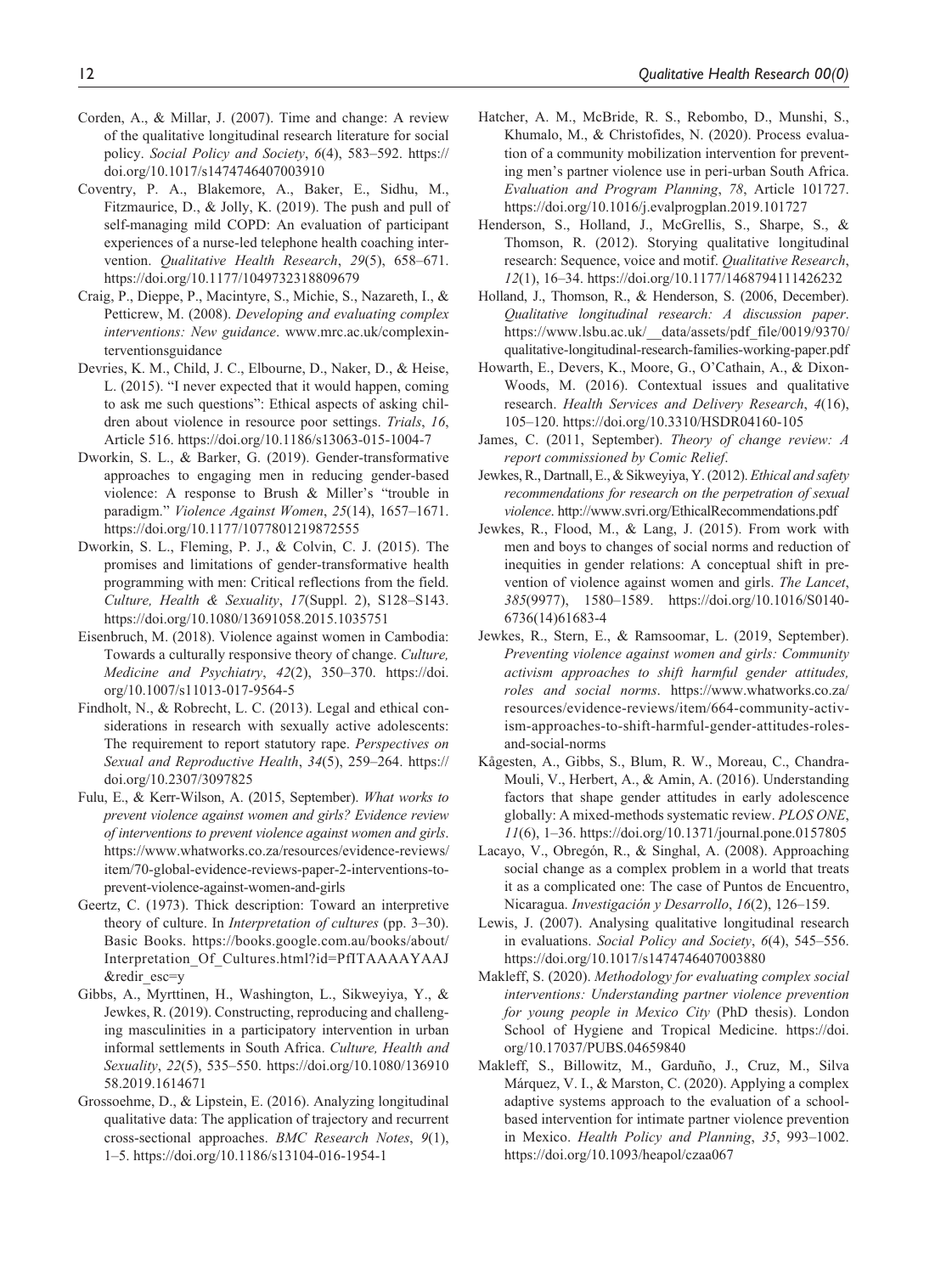- Makleff, S., Garduño, J., Zavala, R. I., Barindelli, F., Valades, J., Billowitz, M., Silva Márquez, V. I., & Marston, C. (2020). Preventing intimate partner violence among young people—A qualitative study examining the role of comprehensive sexuality education. *Sexuality Research and Social Policy*, *17*(2), 314–325. [https://doi.org/10.1007/s13178-](https://doi.org/10.1007/s13178-019-00389-x) [019-00389-x](https://doi.org/10.1007/s13178-019-00389-x)
- McGhee, S., Shrestha, B., Ferguson, G., Shrestha, P. N., Bergenfeld, I., & Clark, C. J. (2019). "Change really does need to start from home": Impact of an intimate partner violence prevention strategy among married couples in Nepal. *Journal of Interpersonal Violence*, 1–28. [https://doi.](https://doi.org/10.1177/0886260519839422) [org/10.1177/0886260519839422](https://doi.org/10.1177/0886260519839422)
- McLean, L., Heise, L. L., & Stern, E. A. (2019). Shifting and transforming gender-inequitable beliefs, behaviours and norms in intimate partnerships: The Indashyikirwa couples programme in Rwanda. *Culture, Health and Sexuality*, *22*, 13–30.<https://doi.org/10.1080/13691058.2019.1679394>
- Michau, L., Horn, J., Bank, A., Dutt, M., & Zimmerman, C. (2015). Prevention of violence against women and girls: Lessons from practice. *The Lancet*, *385*(9978), 1672–1684. [https://doi.org/10.1016/S0140-6736\(14\)61797-9](https://doi.org/10.1016/S0140-6736(14)61797-9)
- Mmari, K., Blum, R. W., Atnafou, R., Chilet, E., de Meyer, S., El-Gibaly, O., Basu, S., Bello, B., Maina, B., & Zuo, X. (2017). Exploration of gender norms and socialization among early adolescents: The use of qualitative methods for the Global Early Adolescent Study. *Journal of Adolescent Health*, *61*(4), S12–S18. [https://doi.org/10.1016/j.jado](https://doi.org/10.1016/j.jadohealth.2017.07.006)[health.2017.07.006](https://doi.org/10.1016/j.jadohealth.2017.07.006)
- Moore, G. F., Audrey, S., Barker, M., Bond, L., Bonell, C., Hardeman, W., Moore, L., O'Cathain, A., Tinati, T., Wight, D., & Baird, J. (2015). Process evaluation of complex interventions: Medical Research Council guidance. *BMJ*, *350*, Article h1258.<https://doi.org/10.1136/bmj.h1258>
- Moosa, Z., Ahluwalia, K., Bishop, K., Derbyshire, H., Dolata, N., Donaldson, L., Durand, T., Engelhardt, A., Esplen, E., Kangas, A., Lockett, K., MacRae, M., Barnes Robinson, K., Smee, S., Smyth, I., Stephenson, Z., & Woodroffe, J. (2012). *A theory of change for tackling violence against women and girls*. [https://www.actionaid.org.uk/sites/default/files/doc\\_](https://www.actionaid.org.uk/sites/default/files/doc_lib/theory_of_change_on_vawg.pdf) [lib/theory\\_of\\_change\\_on\\_vawg.pdf](https://www.actionaid.org.uk/sites/default/files/doc_lib/theory_of_change_on_vawg.pdf)
- Nightingale, A. (2009). Triangulation. In R. Kitchin & N. Thrift (Eds.), *International encyclopedia of human geography* (pp. 489–492). Elsevier Ltd.
- Oakley, A. (2016a). Interviewing women again: Power, time and the gift. *Sociology*, *50*(1), 195–213. [https://doi.org/10.](https://doi.org/10.1177/0038038515580253) [1177/0038038515580253](https://doi.org/10.1177/0038038515580253)
- Oakley, A. (2016b). A small sociology of maternal memory. *Sociological Review*, *64*(3), 533–549. [https://doi.org/10.](https://doi.org/10.1111/1467-954X.12367) [1111/1467-954X.12367](https://doi.org/10.1111/1467-954X.12367)
- Peel, E., Parry, O., Douglas, M., & Lawton, J. (2006). "It's no skin off my nose": Why people take part in qualitative research. *Qualitative Health Research*, *16*(10), 1335–1349. <https://doi.org/10.1177/1049732306294511>
- Petticrew, M. (2011). When are complex interventions "complex"? When are simple interventions "simple"? *European Journal of Public Health*, *21*(4), 397–398. [https://doi.org/](https://doi.org/10.1093/eurpub/ckr084) [10.1093/eurpub/ckr084](https://doi.org/10.1093/eurpub/ckr084)
- Pierotti, R. S., Lake, M., & Lewis, C. (2018). Equality on his terms: Doing and undoing gender through men's discussion groups. *Gender and Society*, *32*(4), 540–562. [https://](https://doi.org/10.1177/0891243218779779) [doi.org/10.1177/0891243218779779](https://doi.org/10.1177/0891243218779779)
- Price, M., Hides, L., Cockshaw, W., Staneva, A. A., & Stoyanov, S. R. (2016). Young love: Romantic concerns and associated mental health issues among adolescent help-seekers. *Behavioral Sciences*, *6*(2), 7–10. [https://doi.org/10.3390/](https://doi.org/10.3390/bs6020009) [bs6020009](https://doi.org/10.3390/bs6020009)
- Retolaza Eguren, I. (2011). *Theory of change: A thinking and action approach to navigate in the complexity of social change processes*. UNDP/Hivos. [https://www.dmeforpeace.](https://www.dmeforpeace.org/resource/theory-of-change-a-thinking-and-action-approach-to-navigate-in-the-complexity-of-social-change-processes/) [org/resource/theory-of-change-a-thinking-and-action](https://www.dmeforpeace.org/resource/theory-of-change-a-thinking-and-action-approach-to-navigate-in-the-complexity-of-social-change-processes/)[approach-to-navigate-in-the-complexity-of-social-change](https://www.dmeforpeace.org/resource/theory-of-change-a-thinking-and-action-approach-to-navigate-in-the-complexity-of-social-change-processes/)[processes/](https://www.dmeforpeace.org/resource/theory-of-change-a-thinking-and-action-approach-to-navigate-in-the-complexity-of-social-change-processes/)
- Ritchie, J., & Spencer, L. (1994). Qualitative data analysis for applied policy research. In A. Bryman & R. G. Burgess (Eds.), *Analysing qualitative data* (pp. 173–194). Routledge. [https://doi.org/https://www.taylorfrancis.com/](https://doi.org/https://www.taylorfrancis.com/books/e/9780203413081) [books/e/9780203413081](https://doi.org/https://www.taylorfrancis.com/books/e/9780203413081)
- Saldaña, J. (2009). *The coding manual for qualitative researchers*. SAGE. <https://doi.org/10.1017/CBO9781107415324.004>
- Schutt, R. K., & Chambliss, D. F. (2013). Qualitative data analysis. In *Making sense of the social world: Methods of investigation* (5th ed., pp. 320–357). SAGE. [https://doi.](https://doi.org/10.1136/ebnurs.2011.100352) [org/10.1136/ebnurs.2011.100352](https://doi.org/10.1136/ebnurs.2011.100352)
- Silva, D., De Silva, M. J., Breuer, E., Lee, L., Asher, L., Chowdhary, N., Lund, C., & Patel, V. (2014). Theory of change: A theory-driven approach to enhance the medical research council's framework for complex interventions. *Trials*, *15*, Article 267. [https://doi.org/10.1186/1745-6215-](https://doi.org/10.1186/1745-6215-15-267) [15-267](https://doi.org/10.1186/1745-6215-15-267)
- Sinkovics, R. R., & Alfoldi, E. A. (2012). Progressive focusing and trustworthiness in qualitative research: The enabling role of computer-assisted qualitative data analysis software (CAQDAS). *Management International Review*, *52*(6), 817–845. <https://doi.org/10.1007/s11575-012-0140-5>
- Smit, A., Swartz, L., Bantjes, J., Roomaney, R., & Coetzee, B. (2021). Moving beyond text-and-talk in qualitative health research: Methodological considerations of using multiple media for data collection. *Qualitative Health Research*, *31*(3), 600–614. [https://doi.org/10.1177](https://doi.org/10.1177/1049732320976556) [/1049732320976556](https://doi.org/10.1177/1049732320976556)
- Stake, R. E. (1981, March 31). *The art of progressive focusing* [Paper Presentation]. Annual Meeting of the American Educational Research Association. [http://eric.](http://eric.ed.gov/?id=ED204358) [ed.gov/?id=ED204358](http://eric.ed.gov/?id=ED204358)
- Stern, E., & Heise, L. (2019). Sexual coercion, consent and negotiation: Processes of change amongst couples participating in the Indashyikirwa programme in Rwanda. *Culture, Health and Sexuality*, *21*(8), 867–882. [https://doi.](https://doi.org/10.1080/13691058.2018.1521991) [org/10.1080/13691058.2018.1521991](https://doi.org/10.1080/13691058.2018.1521991)
- Thomson, R. (2007). The qualitative longitudinal case history: Practical, methodological and ethical reflections. *Social Policy and Society*, *6*(4), 571–582. [https://doi.org/10.1017/](https://doi.org/10.1017/s1474746407003909) [s1474746407003909](https://doi.org/10.1017/s1474746407003909)
- Thomson, R., & McLeod, J. (2015). New frontiers in qualitative longitudinal research: An agenda for research. *International*